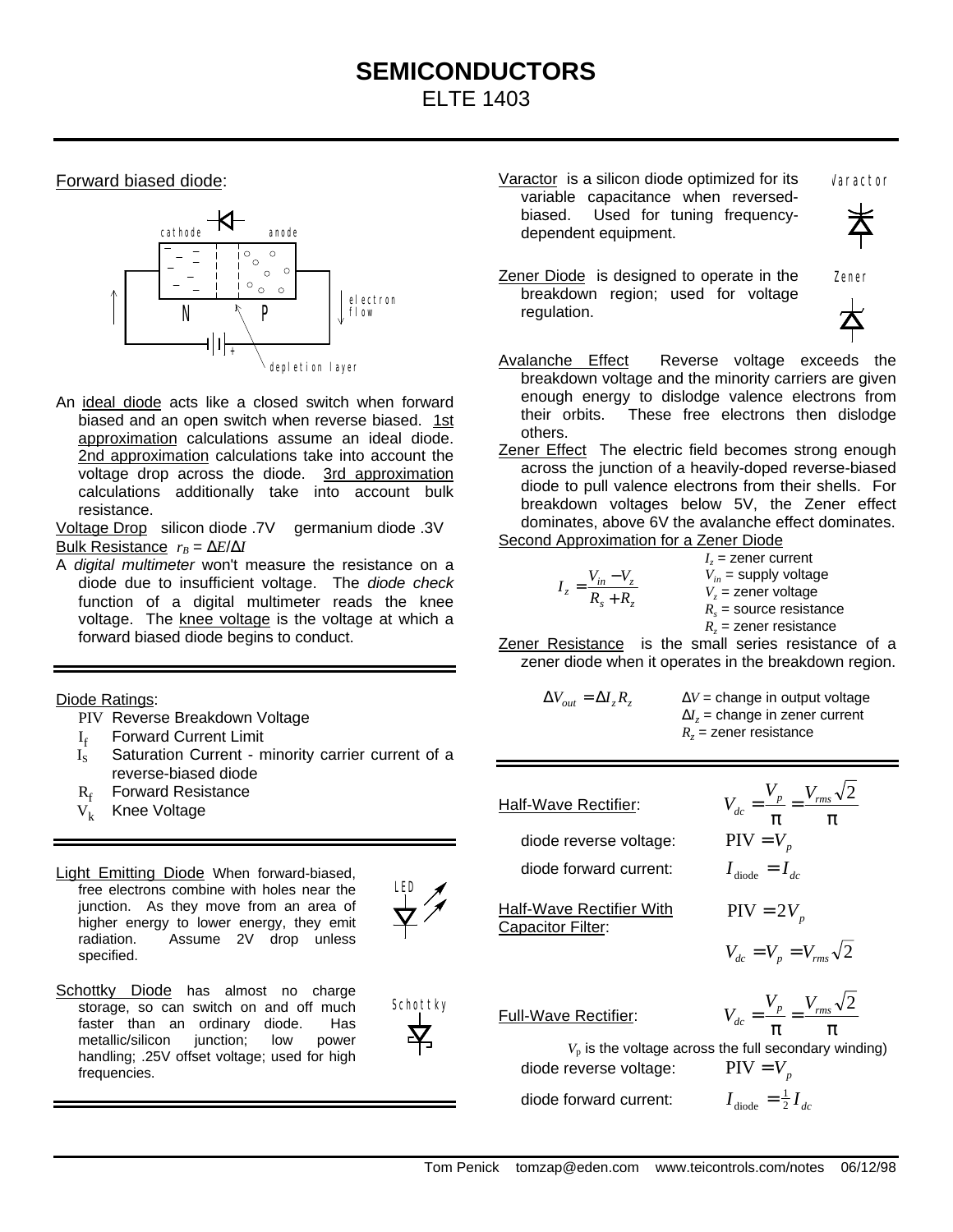| Full-Wave Rectifier With |  |  |  |
|--------------------------|--|--|--|
| Capacitor Filter:        |  |  |  |

$$
V_{dc} = \frac{1}{2} V_p = \frac{1}{2} V_{rms} \sqrt{2}
$$

| <b>Bridge Rectifier:</b>                                                         | $V_{dc} = \frac{2V_p}{\pi} = \frac{V_{rms} 2\sqrt{}}{\pi}$                                                                                                                                         |
|----------------------------------------------------------------------------------|----------------------------------------------------------------------------------------------------------------------------------------------------------------------------------------------------|
| diode reverse voltage:                                                           | $PIV = V_n$                                                                                                                                                                                        |
| diode forward current:                                                           | $I_{\rm diode} = \frac{1}{2} I_{\rm dc}$                                                                                                                                                           |
| <b>Bridge Rectifier With</b><br>Capacitor Filter:                                | $V_{dc} = V_{n} = V_{rms} \sqrt{2}$                                                                                                                                                                |
| Further refined to include<br>the effect of ripple voltage:                      | $V_{dc} = V_p - \frac{V_{rip}}{2}$                                                                                                                                                                 |
| Ripple Formula for a<br>capacitor-input filter<br>$V_{rip} = \frac{I_{dc}}{f C}$ | $V_{\text{rip}}$ = peak-to-peak ripple<br>$I_{\text{dc}}$ = dc peak load current<br>$f =$ ripple frequency (twice<br>the input frequency for a<br>full-wave rectifier)<br>$C =$ filter capacitance |
|                                                                                  |                                                                                                                                                                                                    |

- A choke is an iron-core inductor with a large value of *L* in Henrys. The choke has an inductive reactance in ohms of:  $X<sub>L</sub> = 2πfL$
- A capacitor has an inductive reactance  $X_c = \frac{1}{2\pi fC}$ 
	- = 2 1
- The resonant frequency of an inductor and capacitor (or varactor) in  $\alpha$  and  $\alpha$  dependent (or variable),  $\sin \theta$   $2\pi\sqrt{LC}$ *f* π = 2 1

Clipper: Removes either the positive or negative peaks of a sine wave by shorting through a diode.

Clamper: Raises or lowers the sine wave so that it becomes mostly positive or mostly negative.

Or Gate: Output goes high when any input is high. And Gate: Output goes high when all inputs are high



Bias: difference in potential between base and emitter.



- $h_{FE}$  is the same as  $β_{DC}$ , the collector to emitter current gain
- The four operating regions of a transistor are **saturation**, **active**, **cutoff**, and **breakdown**.



- The DC Load Line is a graph representing all possible dc operating points of the transistor for a specific load resistor.  $V_{CE}$  is the *x*-axis and  $I_C$  is the *y*-axis. The equation is  $V_{CE} = V_{CC} - I_C R_C$ . The horizontal intercept will be the supply voltage  $V_{CC}$  and the vertical intercept will be the collector current when the transistor is saturated, i.e. the collector/emitter is considered a closed switch.
- The *Q* Point is the operating point of the transistor, usually located near the middle of the DC Load Line

| AC Load Line The Q point  |  |  |
|---------------------------|--|--|
| moves along the AC load   |  |  |
| line. Steeper than the DC |  |  |
| load line.                |  |  |

$$
i_{c(sat)} = I_{CQ} + \frac{V_{CEQ}}{r_L}
$$

$$
v_{ce(cutoff)} = V_{CEQ} + I_{CQ}r_L
$$

AC Compliance - maximum peak to peak AC output voltage without clipping. AC Compliance is calculated by finding the smaller of the following:

| Cutoff Clipping:  | <b>Saturation Clipping:</b> |
|-------------------|-----------------------------|
| $PP = 2I_{co}r_L$ | $PP = 2V_{CEO}$             |

- When the *Q* point is centered on the DC load line, cutoff clipping occurs first because the AC load line is always steeper than the DC load line.
- DC Compliance is the DC voltage range over which the transistor can operate; in other words  $V_{CC}$ .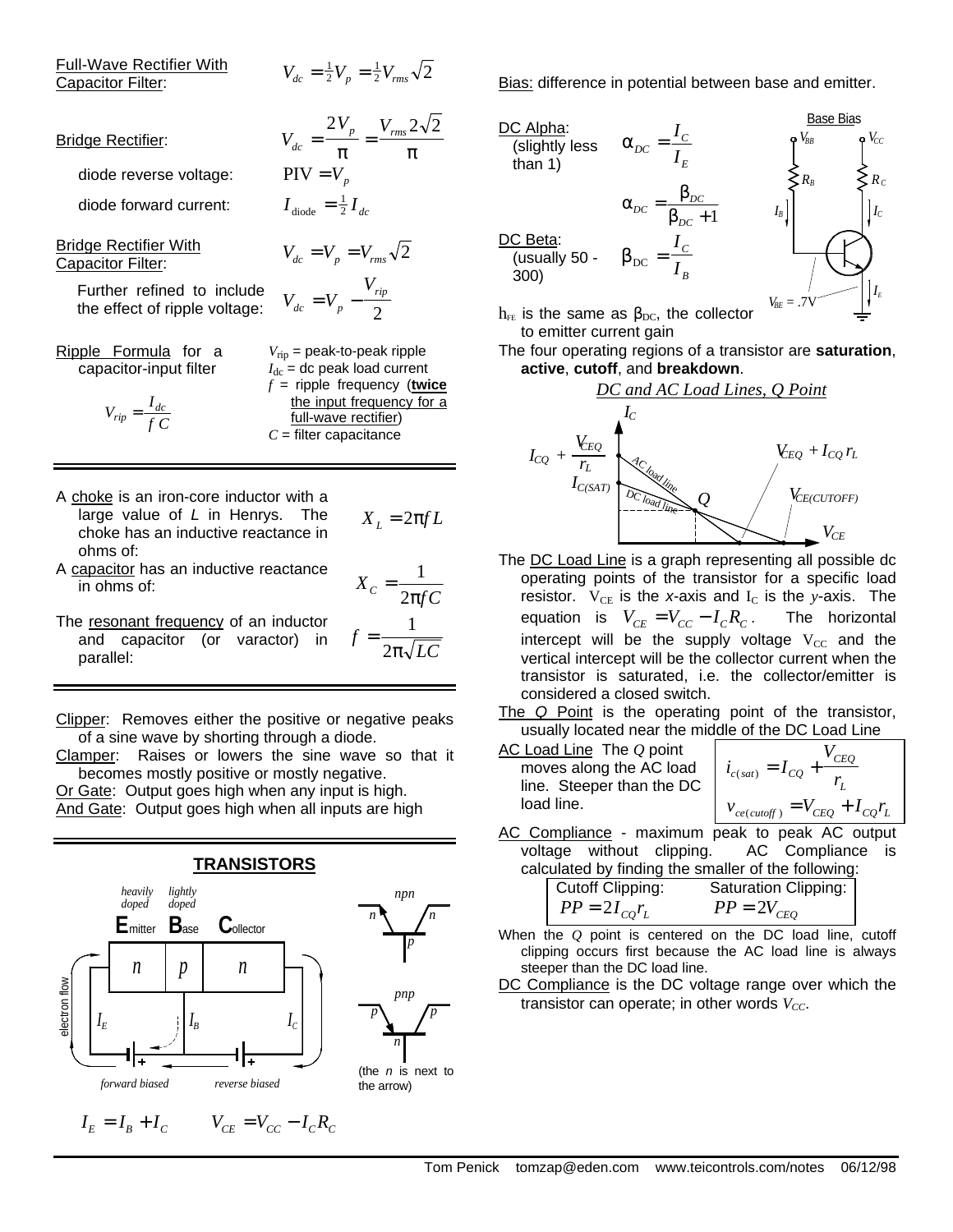Voltage Divider Bias: The *Base Bias* circuit above is usually impractical in linear circuits because the *Q* point is unpredictable due to variations in β<sub>DC</sub>. The *Voltage Divider Bias* shown at right solves this problem. When  $β_{DC}$  is known, *IE* may be calculated as:

$$
I_E \cong \frac{V_B - V_{BE}}{R_E + (R_1 \| R_2) / \beta_{dc}}
$$
  
But when  $R_E >> \frac{R_1 \| R_2}{\beta_{dc}}$ ,

 $R_2 \leq R_E$ *IE*  $\sum R_i \leq R_c$ *IC*

*V CC*

*E*

the equation may be reduced to: *I*  $V_B - V$  $E = R$  $B$   $V_{BE}$ ≅ −

- 1) Calculate the voltage at the base
- 2) The emitter voltage is .7 less than the base
- 3) Calculate *I<sup>E</sup>*
- 4)  $I_C \cong I_E$
- 5) Calculate voltage drop across  $R_C$
- When designing the voltage divider bias amplifier, the current through the voltage divider should be at least 10 times the current through the base.
- To center Q on the DC load line,  $V_{CE}$  will be  $\frac{1}{2}V_{CC}$ ,  $V_E$  will be about .1*V<sub>CC</sub>*.
- To center *Q* on the AC load line, use the formula:

*I V*  $cQ = R_c + R_E + r$ *CC*  $C^{-1}$   $\mathbf{R}_E^{-1}$   $L$ =  $+$   $R_{E}$  +



## AC Resistance of a Diode:

where *I* is the dc current through the diode. To a second approximation, consider the .7V drop across the diode in calculating the value *I*.

$$
r_{ac} = \frac{25 \text{mV}}{I}
$$

$$
r'_e = \frac{25 \text{mV}}{I_E}
$$

*c i*  $β = \frac{i}{i}$ 

## AC Beta: Called  $\beta$  as opposed to  $\beta_{dc}$  (DC Beta). Referred to as  $h_{fe}$  as opposed to  $h_{FE}$  for DC Beta.

CE Characteristics: Output is out of phase with input High voltage gain is possible May be used with a swamping resistor to stabilize the voltage gain In a *matched load* condition,  $R_L = R_C$ 



AC Input Impedance of CE Amplifier: *in <sup>e</sup>* AC Voltage Gain (CE) when the emitter is AC ground:

- Swamping Resistor To desensitize a CE amplifier to changes in  $r^{\prime}$ <sub>e</sub>, a resistor  $r_E$  is added between the emitter and ac ground. This stabilizes the amount of gain, but also reduces it.
- Heavy Swamping The value of  $r_F$  is much larger than the value of  $r'$ <sub>e</sub>:
- AC Input Voltage when a source resistor (a resistor in series with the input) is present.

$$
z_{in} = R_1 \| R_2 \| \beta r_E
$$
  
\n
$$
A = \frac{r_L}{r_E}
$$
  
\n
$$
v_b = \frac{v_{in} z_{in}}{R}
$$

 $b - R_s + z$ 

*s in*

+

 $z_{in} = R_1 \| R_2 \| \beta r_e^{\prime}$ 

*out in*

 $=\frac{v_{out}}{v}$  =

*r r*

*L e*

′

*V V*

 $z_{in(base)} = \beta(r_E + r_e')$ 

 $+r'_{e}$ 

*r*  $r_E + r$ *L*  $E \perp e$ 

*A*

*A* =

=

 $z_{in} = R_1 \| R_2 \| \beta(r_E + r'_e)$ 

- AC Load Resistance, *rL*, *rc*, or *rLac*, is the parallel combination of all AC paths from collector to ground. Remember the battery and capacitors are considered shorts.
- AC Power delivered to the load (class A amplifier):

where 
$$
V_L
$$
 is rms: using peak to peak volts:

$$
P_L = \frac{V_L^2}{R_L} \qquad P_L
$$

*R PP L* = 8

2

*V*

 $P_{DO} = V_{CEO} I_{CO}$ 

of a transistor:

Efficiency of a stage: *PL* is load power at AC compliance

Quiescent Power Dissipation

$$
\eta = \frac{P_{L(\text{max})}}{P_{CC}} \times 100\%
$$

Total Current Drain is the voltage divider current plus the collector current:  $I_{CC} = I_1 + I_{CO}$ Cascaded Stages Gain:  $A = A_1 A_2 A_3$ 

Cascaded Stages The AC load resistance of one stage is affected by the impedance of the following stage:  $r_{L} = R_{C} \| z_{in}$ 

Tom Penick tomzap@eden.com www.teicontrols.com/notes 06/12/98